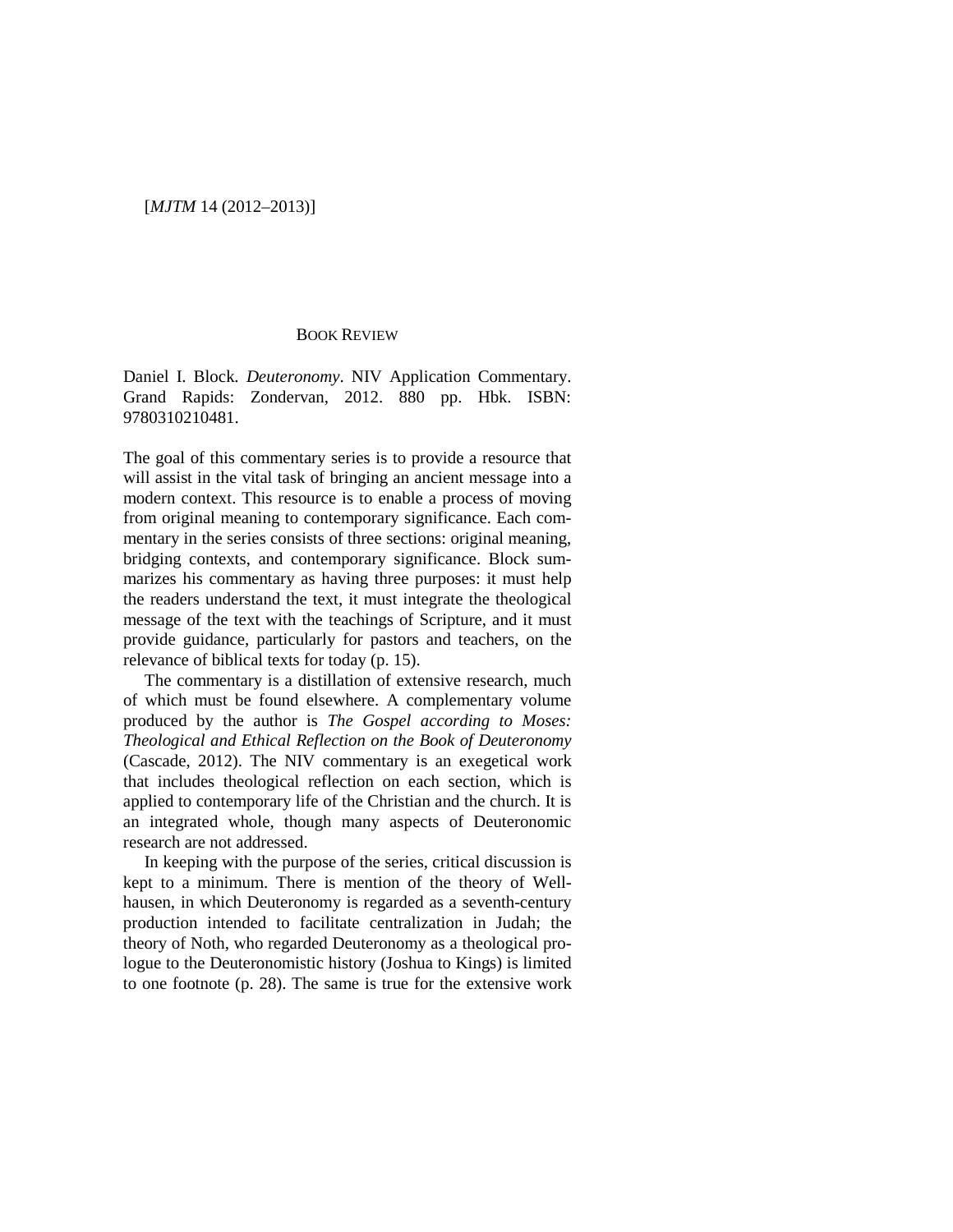## R2 *McMaster Journal of Theology and Ministry* 14

of Weinfeld, who views Deuteronomy as a profound monument to the theological revolution of Josianic circles.

Block briefly presents his own concept of Deuteronomy being the voice of Moses. He regards the *terminus a quo* of the composition as the time of Joshua after the crossing of the Jordan, and the *terminus ad quem* as the ninth century, prior to the time of Elijah and Elisha, after which the style of preaching changed dramatically. Rather than a production as a response to the exile, Block thinks that Deuteronomy as we have it came about under the auspices of David, and was probably the document by which David charged Solomon to govern the kingdom (p. 33). The prophet who produced the composition stood in the Mosaic tradition. His teaching provides the theological base for virtually the entire Scriptures, and was the paradigm for much of its literary style.

In structure, the book of Deuteronomy may be viewed in various ways. It is a narrative with theologically embedded speeches. At another level, the first two speeches have been arranged in the distinct form of the Hittite suzerainty treaties. At a third level, however, the book of Deuteronomy presents itself as a series of addresses of Moses to Israel immediately prior to their entrance into the land of Canaan and just prior to his own decease (pp. 35–36). The role of Moses here, however, is not that of a lawgiver but a pastor.

The outline of Deuteronomy (pp. 43–48) follows the form of the three speeches of Moses (1:6—4:43; 4:44—29:1; 29:2— 30:20) and the book concludes with the death of Moses (31:1— 34:12). Within this outline, ch. 27 is regarded as a later insertion into the structure (pp. 623–24). This chapter has a resemblance to the royal land grant described in boundary stone inscriptions (*naru*). The present structure of 26:16—28:68 may be understood in relation to 11:26–32; the elements of blessing and curse, ceremony and appeal to obedience are found in each of these sections, though in reverse order, as 26:16–19 begins with the theme of obedience.

The strength of the commentary is in the research underlying the exposition of each section. Footnotes are copious and diverse, but are especially informative in providing background